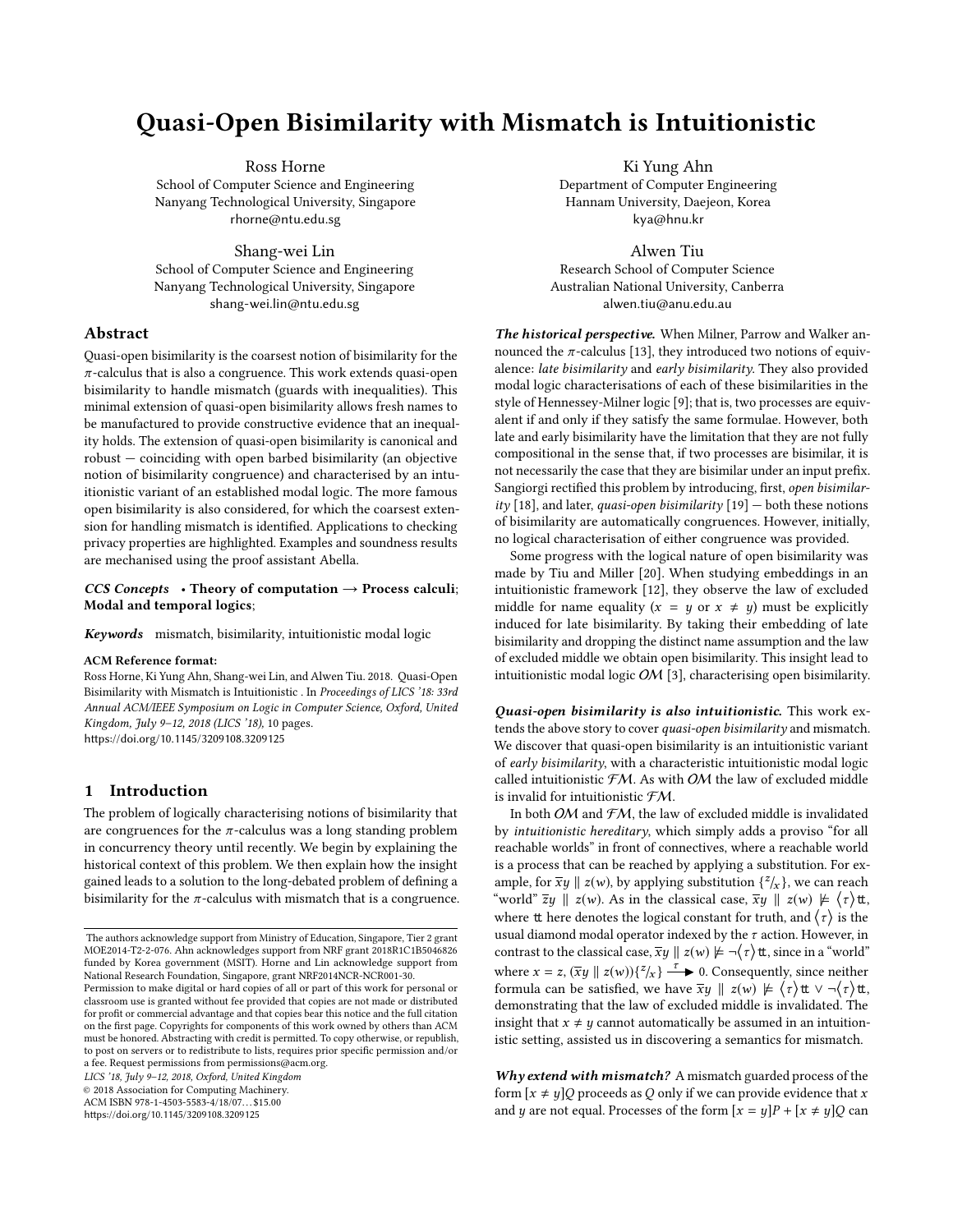be used to model protocols with control flow involving if-thenelse branching [\[1\]](#page-9-8). Quasi-open bisimilarity allows equalities to be induced as required by applying substitutions, say  $\{\frac{y}{x}\}$ . However, the original definition of quasi-open bisimilarity has no mechanism enabling inequalities such as  $x \neq y$  to be induced.

This work conservatively extends quasi-open bisimilarity to allow inequalities to be lazily induced, by manufacturing fresh names when more evidence is required. For example, observe that [ $x \neq y$ ] *τ* is not quasi-open bisimilar to *τ*. Process *τ* can always act; but, without an explicit assumption guaranteeing  $x$  and  $y$  are distinct,  $[x \neq y]\tau$  cannot perform any action. At first sight, since x and y are distinct variables it may be tempting to assume  $[x \neq y]\tau$  can always act. This would be the wrong assumption for any bisimulation congruence, since there is a context  $C\{\}\triangleq a(x).\{\cdot\}\parallel \overline{a}y$ such that  $C\{[x \neq y]\tau\} \xrightarrow{\tau} [y \neq y]\tau$ , but  $C\{\tau\}$  only has transition  $C\{\tau\} \stackrel{\tau}{\longrightarrow} \tau$ . Clearly  $[y \neq y]\tau$  cannot perform any action hence is distinguished from  $\tau$ . Thus distinguishing  $[x \neq y] \tau$  and  $\tau$  is essential to ensure a notion of bisimilarity is a congruence. Quasi-open bisimilarity, as defined in this work, does not a priori assume that  $x \neq y$ , but does ensure, whenever  $x \neq y$  is enabled, it can never be disabled in the future. Thus, for example,  $[x \neq y]\tau$ .  $[x = y]\tau$  and  $[x \neq y]\tau$  are quasi-open bisimilar since, after the first transition, substitutions equating  $x$  and  $y$  are permanently disabled.

Subtleties of mismatch. Perhaps surprisingly, both open and quasiopen bisimilarity distinguish the following processes:

$$
\tau \qquad \sim \qquad [x = y]\tau + [x \neq y]\tau
$$

In the intuitionistic setting, recall that we do not a priori assume " $x = y$  or  $x \neq y$ " holds. The latter process must read the values of x and y, thereby deciding whether  $x = y$  or  $x \neq y$  in order to make progress; in contrast to  $\tau$  which need not read anything to progress. Hence the latter process is stuck until a "world" is fixed. A distinguishing formula biased to the right is  $\lceil \tau \rceil$  ( $x = y \lor x \neq y$ ), i.e., in all worlds in which a  $\tau$  transition is enabled either  $x = y$  or  $x \neq y$  has been fixed.

The above distinction is where we necessarily depart from previous work on mismatch [\[7,](#page-9-9) [8,](#page-9-10) [16,](#page-9-11) [17\]](#page-9-12). For readers accustomed to classical bisimulations, where all terms are grounded, distinguishing these terms may be contentious at first sight. However, dropping the law of excluded middle is necessary for any bisimilarity that is also a congruence.

Subtleties of quasi-open bisimilarity with mismatch. In contrast to the previous example, the following processes are equivalent according to quasi-open bisimilarity, but distinguished by open bisimilarity.

$$
vx.\overline{z}x.z(y). \tau \qquad \sim \qquad vx.\overline{z}x.z(y).([x = y]\tau + [x \neq y]\tau)
$$

This is due to quasi-open bisimilarity treating only private names classically. This feature makes quasi-open bisimilarity useful for verifying the privacy of protocols, where a decision based on private information cannot be observable. The above equivalence ensures there is no test an external observer can perform determining the second process above made a choice based on the private name x.

**Outline.** Section [2](#page-1-0) introduces the conservative extension of quasiopen bisimilarity handling mismatch. Section [3](#page-3-0) investigates the intuitionistic modal logic characterising quasi-open bisimilarity. Section [4](#page-5-0) highlights the novel features of the mechanisation of proofs in proof assistant Abella [\[4\]](#page-9-13). Section [5](#page-7-0) identifies the coarsest

conservative extension of open bisimilarity handling mismatch. Section [6](#page-8-0) justifies definitions in this work with respect to existing work on notions of bisimilarity handling mismatch.

# <span id="page-1-0"></span>2 Intuitionistic mismatch in the  $\pi$ -calculus

In order to define quasi-open bisimilarity with mismatch two small extensions are made in this section. Firstly, the labelled transition system, defining the operational semantics, must be made aware of environment information used to provide evidence for resolving mismatch guards. Secondly, the definition of quasi-open bisimilarity must be extended with the ability to manufacture fresh names.

#### <span id="page-1-1"></span>2.1 Open early labelled transitions

This section presents a dialect of the  $\pi$ -calculus with mismatch. The labelled transition semantics are extended in a minimal fashion in order to evaluate mismatch for open terms, where names are variables rather than distinct constants. In order to evaluate mismatch, we require a notion of respectful substitution critical throughout this work.

The grammar for processes extended with mismatch is presented.

$$
P ::= 0 | \tau.P | x(y).P | \overline{x}y.P | v x.P | P || P | P + P | [x = y]P
$$
  
 | [x \neq y]P

A process can be prefixed by an action, where actions can be silent progress  $\tau$ , or an input or output action. Input action  $x(z)$  receives on channel x some value; while output actions  $\overline{x}y$  sends y on the same channel. The private names are bound by the  $\nu$  quantifier restricting their scope and freshness. Processes can be composed using parallel composition ∥ and choice +. Further to the match guard that passes if two variables are the same, we include a mismatch that passes only if we have evidence two variables can never be equal. Note  $[x = y]P + [x \neq y]Q$  encodes if  $x = y$  then P else Q.

For (quasi-)open bisimilarity, there is no syntactic distinction between names and variables. The different semantic treatments of (input, bound, and extruded) variables are distinguished by an environment rather than the syntax. For quasi-open bisimilarity the environment is a set of names representing private names that have been extruded. This set of names is used in the open early labelled transition system in Fig. [1](#page-2-0) as constructive evidence to determine whether a mismatch holds, using the following definition.

<span id="page-1-2"></span>**Definition 2.1** (respects). Given a set of variables  $N$  and substitution σ, we say σ respects N whenever for all  $x \in N$ ,  $x\sigma = x$ , and if  $x \notin N$  then  $x \notin N$ . We say entailment  $N \models x \neq y$  holds whenever there is no  $\sigma$  respecting N such that  $x\sigma = y\sigma$ .

For example,  $x \models x \neq y$  holds, since x is a private name hence cannot be unified with  $y$  by any respectful substitution. In contrast,  $\emptyset \models x \neq y$  does **not** hold, since any substitution such that  $x\sigma = y$  respects the empty set of private names. Entailment can be equivalently formulated as  $N \models x \neq y$  holds whenever, x and y are distinct variables and either  $x \in \mathcal{N}$  or  $y \in \mathcal{N}$ .

The early transition semantics in Fig. [1](#page-2-0) differs only slightly from the standard early transition semantics for the  $\pi$ -calculus. Each rule is tagged with an environment consisting of a set of names, which plays a significant role in the rules MISMATCH and RES. The Open and Close rules have extra conditions that simply ensure that bound names on labels are fresh, by ensuring they not get confused with names in the environment. As standard for early labelled transitions, actions  $\pi$  range over grammar  $\pi \equiv \tau | \overline{xy} | xy | \overline{x}(z)$ .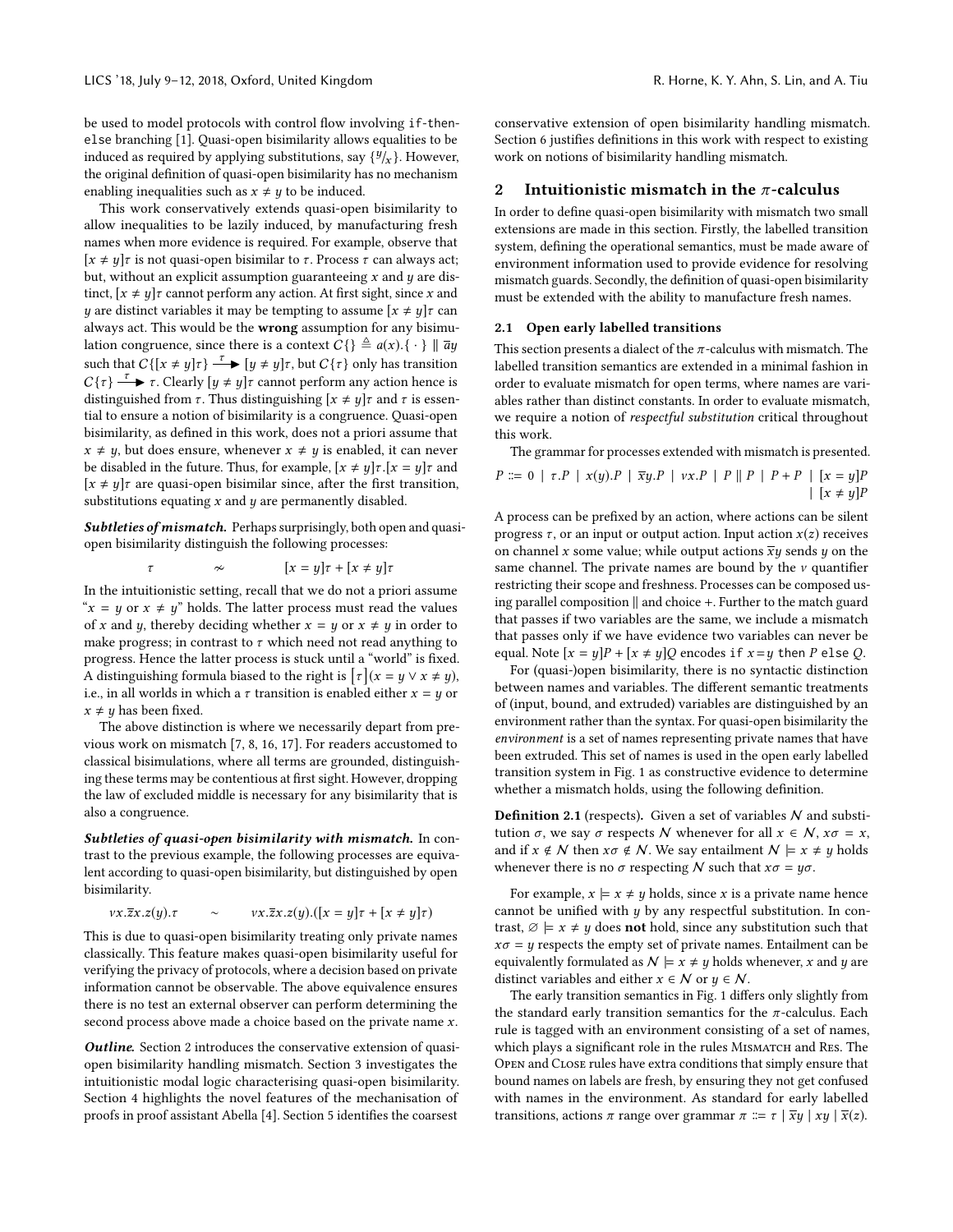<span id="page-2-0"></span>
$$
\frac{N: P \xrightarrow{\overline{x}} P\{y|z\}}{\begin{array}{c}\nN: P \xrightarrow{\overline{x}} P\{y|z\} \\
\hline\n\end{array}} \text{Inp} \quad\n\frac{N: P \xrightarrow{\pi} Q}{\begin{array}{c}\nN: P \xrightarrow{\pi} Q \\
\hline\n\end{array}} \text{AGT} \quad\n\frac{N: P \xrightarrow{\pi} Q}{\begin{array}{c}\nN: P \xrightarrow{\pi} Q \\
\hline\n\end{array}} \text{MAT} \quad\n\frac{N: P \xrightarrow{\pi} Q \quad N \models x \neq y \\
\hline\n\end{array}}{\begin{array}{c}\nN: P \xrightarrow{\overline{x}} Q \\
\hline\n\end{array}} \text{MISMATCH}
$$
\n
$$
\frac{N: P \xrightarrow{\overline{x}} Q \quad N: [x \neq y] P \xrightarrow{\pi} Q \\
\hline\n\end{array}} \text{MISMATCH}
$$
\n
$$
\frac{N: P \xrightarrow{\overline{x}} Q \quad \hline\n\end{array}}{\begin{array}{c}\nN: P \xrightarrow{\overline{x}} Q \\
\hline\n\end{array}} \text{OPEN} \quad\n\frac{N: P \xrightarrow{\pi} Q \quad x \notin N \cup n(\pi)}{N: y \times P \xrightarrow{\pi} y \times Q} \text{Res}
$$
\n
$$
\frac{N: P \xrightarrow{\pi} Q \quad \text{if } \pi = \overline{x}(z) \text{ then } z \notin fv(R)}{N: P \parallel R \xrightarrow{\pi} Q \parallel R} \text{PAR-L}
$$
\n
$$
\frac{N: P \xrightarrow{\overline{x}(z)} P \quad N: Q \xrightarrow{\overline{x}(z)} Q' \quad z \notin N \cup fv(P)}{\begin{array}{c}\nN: P \parallel Q' \end{array}} \text{Clos} \text{E-L} \quad\n\frac{N: P \xrightarrow{\overline{x}y} P'}{N: P \parallel Q \xrightarrow{\tau} P' \parallel Q'} \text{Comm-L} \quad\n\frac{N: P \xrightarrow{\pi} R}{N: P + Q \xrightarrow{\pi} R} \text{Sum-L}
$$

Figure 1. An early transition semantics for the finite  $\pi$ -calculus processes with mismatch, plus the symmetric rules (\*-R). The variables of an action are defined such that:  $n(\bar{x}(z)) = n(\bar{x}z) = n(xz) = \{x, z\}$ ; and  $n(\tau) = \emptyset$ ; while  $\alpha$ -conversion is such that  $x(z)$ . P and  $vz$ . P bind z in P.

The MISMATCH rule. Without the set of names in the environment, no process guarded with mismatch can make progress. An environment consisting of the single name z can be used to resolve a mismatch such as the following.

$$
\overline{z: \tau \xrightarrow{\tau} 0} \qquad z \models x \neq z
$$

$$
z: [x \neq z] \tau \xrightarrow{\tau} 0
$$

The RES rule. Notice that the RES rule extends the environment with a fresh name. This is essential for resolving a mismatch in which a variable is bound by a  $\nu$  quantifier, as in the following example rule instance.

$$
z: [x \neq z] \tau \xrightarrow{\tau} 0
$$
  

$$
\varnothing: vz.[x \neq z] \tau \xrightarrow{\tau} vz.0
$$

Notice the premise holds by combining with the previous example.

#### <span id="page-2-2"></span>2.2 Quasi-open bisimilarity with mismatch

This section introduces a conservative extension of quasi-open bisimilarity handling mismatch. The only change compared to the standard definition is an additional clause allowing new fresh names to be created.

A quasi-open bisimilarity is closed under all substitutions that do not involve private names. For example,  $[x = y]\tau$  can act under substitution  $\{y'_X\}$ , hence  $[x = y]$ r is distinguished from 0.<br>The edditional clause can be used to generate eddition

The additional clause can be used to generate additional fresh names. These fresh names allow mismatches to be resolved by the labelled transition system. For example, given the empty environment, process  $[x \neq y]$ *τ* is inactive; however, turning *x* into a fresh name enables a transition  $x \colon [x \neq y] \tau \xrightarrow{\tau} 0$ . In this way,  $[x \neq y] \tau$ is distinguished from 0. The first bullet point in the following definition induces (respectful) equalities, while the second is used to induce inequalities.

<span id="page-2-1"></span>Definition 2.2 (quasi-open bisimilarity). A symmetric relation indexed by an environment  $R$  is a quasi-open bisimulation whenever, if P  $\mathcal{R}^{\mathcal{N}}$  Q the following hold:

- If  $\sigma$  respects  $\mathcal N$  then  $P\sigma$   $\mathcal R^{\mathcal N}$   $Q\sigma$ .
- For any x, we have  $P \mathcal{R}^{N, x} Q$ .
- If  $N: P \xrightarrow{\alpha} P'$ , there exists Q' such that  $N: Q \xrightarrow{\alpha} Q'$ and P'  $\mathcal{R}^{\mathcal{N}}$  Q', where  $\alpha$  is of the form  $\tau$ ,  $\overline{x}y$  or  $xy$ .
- If  $N: P \xrightarrow{\overline{x}(z)} P'$ , where z is fresh for P, Q and N, there exists Q' such that  $N: Q \xrightarrow{\overline{x}(z)} Q'$  and  $P' \mathcal{R}^{N,z} Q'.$

Quasi-open bisimilarity  $\sim$  is such that  $P \sim Q$  whenever there exists quasi-open bisimulation  $\mathcal R$  such that  $P \mathcal{R}^{\widetilde{\mathcal{O}}}$  Q.

The above definition is standard except the second clause creating fresh names and the extra environment information for labelled transitions. At any point, a labelled transition enabled for a process, must be matched by a transition with the same label by the other process. In the final clause above, bound output transitions update the environment with a fresh private name.

Examples of quasi-open bisimilar processes. The following processes are quasi-open bisimilar.

$$
vz.\overline{x}z.[x \neq z]\tau \sim vz.\overline{x}z.\tau
$$

Since  $\emptyset$ :  $vz.\overline{x}z.[x \neq z]\tau \overline{x(z)}$  [ $x \neq z]\tau$  and  $\emptyset$ :  $vz.\overline{x}z.\tau \overline{x(z)}$   $\overline{x(z)}$   $\tau$ ,  $\tau$  and  $\emptyset$ :  $vz.\overline{x}z.\tau \overline{x(z)}$   $\tau$ ,  $\tau$ we should check  $[x \neq z] \tau \sim^{z} \tau$ . This holds since  $z \models x \neq z$ , so, automatically without any further assumptions,  $z \colon [x \neq z] \tau \xrightarrow{\tau} 0$ , as required. A similar argument establishes  $vz.[z \neq y]\tau \sim \tau$ .

Clearly  $[x \neq z](\overline{xy} \parallel z(w)) \sim [x \neq z](\overline{xy}.z(w) + z(w).\overline{xy})$  holds. This can be established directly; or by the properties  $\overline{x}y \parallel z(w) \sim$  $\overline{xy}.z(w) + z(w).\overline{xy} + [x = z]\tau$  combined with  $[x = y][x \neq y]P \sim 0$ and  $[x ≠ y](P + Q) ~$   $\sim [x ≠ y]P + [x ≠ y]Q$ .

For  $[x \neq z]\overline{xy} \parallel z(w)$  and  $[x \neq z](\overline{xy} \parallel z(w))$ , although the send and receive actions cannot interact, these processes are not quasiopen bisimilar. The former can always perform input action zw, even if  $x$  and  $z$  are equated; but the latter can only perform action  $zw$  in a context where  $x$  and  $y$  are guaranteed to be distinct.

Examples particular to quasi-open bisimilarity. The examples above also hold for any reasonable definition of open bisimilarity handling mismatch, as discussed later in Sec. [5.](#page-7-0) In contrast, the following equivalence holds only for quasi-open bisimilarity.

$$
vx.\overline{z}x.z(y). \tau \sim vx.\overline{z}x.z(y).([x = y]\tau + [x \neq y]\tau)
$$

The above equivalence is important for privacy properties. For example, suppose that a server only responds to a fixed key, represented by  $k$  or  $\ell$  below, but does not disclose which key. In order to keep the internal key private, a dummy message is sent. The essence of this problem can be modelled by the following two processes.

$$
\begin{aligned} &\nu k.\nu \ell.\overline{x}k.\overline{x} \ell.x(y).([k=y]\tau+[k\neq y]\tau)\\ &\nu k.\nu \ell.\overline{x}k.\overline{x} \ell.x(y).([ \ell=y]\tau+[ \ell\neq y]\tau) \end{aligned}
$$

Quasi-open bisimilarity, correctly, claims the above processes are equivalent (quasi-open bisimilar to  $vk.v\ell.\overline{x}k.\overline{x}\ell.x(y). \tau$ ). Hence the server responding to k and the server responding to  $\ell$  are indistinguishable to an external observer. Note this example is extracted from typical privacy problems in the applied  $\pi$ -calculus [\[2,](#page-9-14) [5,](#page-9-15) [6\]](#page-9-16).

As a further example particular to quasi-open bisimilarity, observe the following process is quasi-open bisimilar to  $[x \neq y]\tau$ .

$$
[x \neq y]([x \neq z]\tau + [y \neq z]\tau)
$$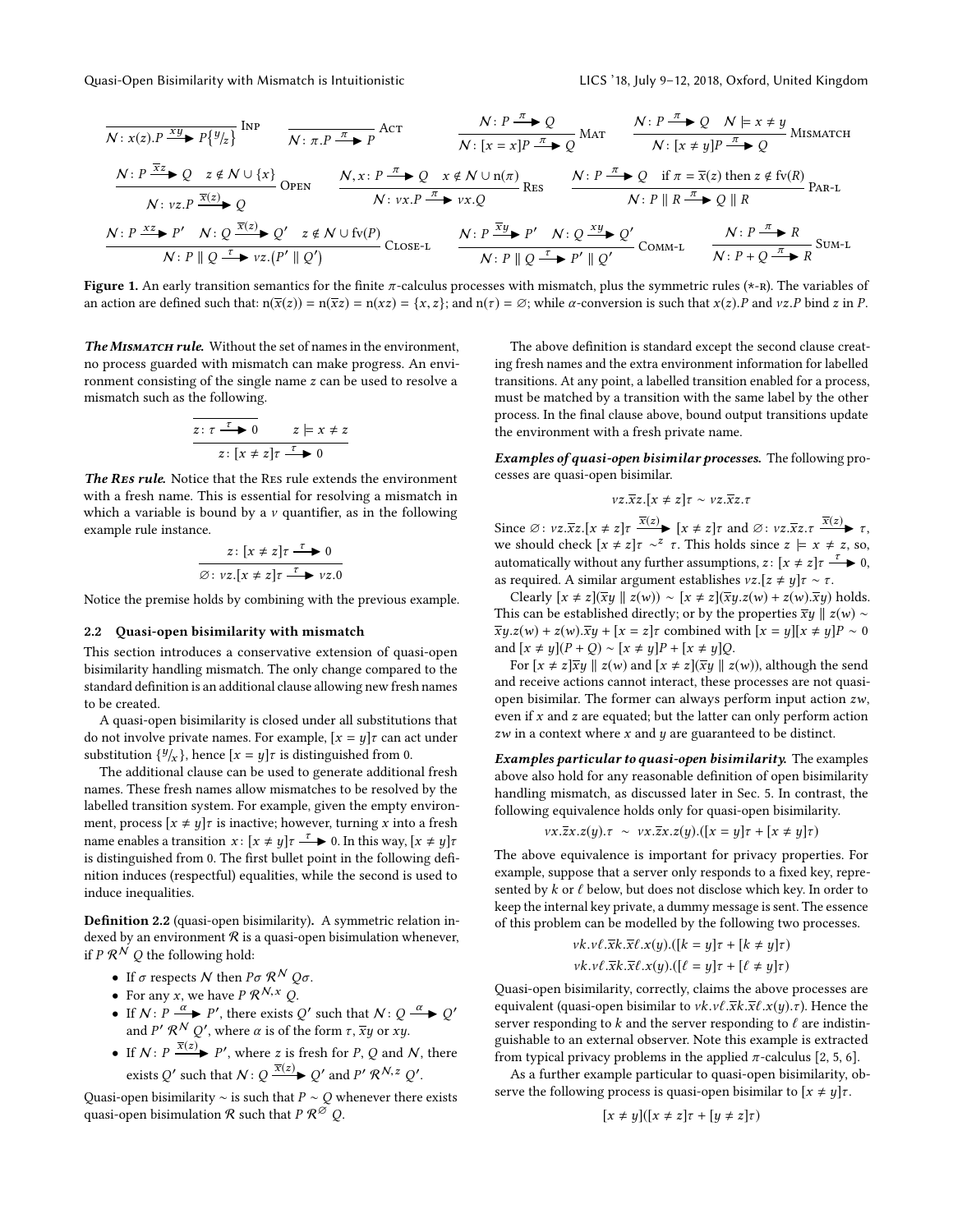Notice that either  $x$  or  $y$  must be induced to be a private name, by the fresh name clause in quasi-open bisimulation; and either z is unified or not unified with the private name chosen. In all four scenarios one of the guards involving z is enabled.

#### 2.3 The robustness of quasi-open bisimilarity

An essential property is that quasi-open bisimilarity is preserved by any context. For example, a notion of bisimilarity equating  $[x \neq y]\tau$  and  $\tau$ , **cannot** be a congruence, since these processes are distinguished by context  $z(x)$ . {  $\cdot$  }  $\parallel \overline{z}y$ . Fortunately, having the insight to treat mismatches between variables intuitionistically, requiring constructive evidence of a mismatch, avoids this problem.

#### <span id="page-3-1"></span>Theorem 2.3. Quasi-open bisimilarity is a congruence.

The above theorem has been mechanised using proof assistant Abella [\[4\]](#page-9-13). Details on the mechanisation appear in Section [4.](#page-5-0)

A barb represents the ability to observe an action on a channel. Barbs are typically used to define a notion called barbed congruence [\[14\]](#page-9-17). However, in the context of quasi-open bisimilarity an exact reference is open barbed bisimilarity [\[19\]](#page-9-4). Open barbed bisimilarity differs from barbed bisimilarity by closing by all contexts at every step. Here all transitions are in the empty environment.

<span id="page-3-3"></span>**Definition 2.4** (open barbed bisimilarity). A process  $P$  has barb  $x$ , written  $P \downarrow x$ , whenever  $P \xrightarrow{\overline{x}y} Q$ , or  $P \xrightarrow{\overline{x}(z)} Q$ , or  $P \xrightarrow{xy} Q$ .

An open barbed bisimulation  $\Re$  is a symmetric relation over processes such that whenever  $P \mathcal{R} Q$  holds the following hold:

- For all contexts  $C\{\}, C\{P\} \mathcal{R} C\{Q\}.$
- If  $P \downarrow x$  then  $Q \downarrow x$ .
- If  $P \xrightarrow{\tau} P'$ , there exists  $Q'$  such that  $Q \xrightarrow{\tau} Q'$  and  $P'$   $R$   $Q'$  holds.

Open barbed bisimilarity is the greatest open barbed bisimulation.

The following result justifies the claim that our minimal extension of quasi-open bisimilarity, Definition [2.2,](#page-2-1) is canonical.

<span id="page-3-2"></span>Theorem 2.5. Quasi-open bisimilarity coincides with open barbed bisimilarity.

The forward direction is a consequence of Theorem [2.3.](#page-3-1) The converse direction, shows each clause defining a quasi-open bisimulation can be induced by contexts. Thus, further to the established proof for quasi-open bisimilarity without mismatch [\[19\]](#page-9-4), we need only construct contexts manufacturing fresh names.

Theorem [2.5](#page-3-2) helps explain why some processes are not quasiopen bisimilar. Consider  $\tau \sim [x = y]\tau + [x \neq y]\tau$  mentioned in the introduction. In the empty context, the former can perform a  $\tau$  transition but the latter cannot perform any action. Hence the processes are not open barbed bisimilar and hence not quasi-open bisimilar. Note, in order for the branch with mismatch to act, we must close with a context such as  $vy.\{\cdot\}$ , forcing inequality  $x \neq y$ .

Situating quasi-open bisimilarity. It is easy to see that quasiopen bisimilarity is sound with respect to early bisimilarity. Early bisimilarity for processes extended with mismatch has been previously investigated [\[16\]](#page-9-11). In early bisimilarity, since all variables are distinct private names, a transition is always enabled for process  $[x \neq y]\tau$ . As mentioned above, consequently early bisimilarity is not a congruence — it must be artificially induced to be a congruence, yielding early equivalence. Early equivalence is well known [\[10,](#page-9-18) [19\]](#page-9-4) to coincide with barbed equivalence.

**Definition 2.6** (barbed equivalence). A barbed bisimulation  $\Re$  is a symmetric relation over processes such that whenever  $P \mathcal{R} Q$ holds the following hold:

- If  $P \downarrow x$  then  $Q \downarrow x$ .
- If  $P \xrightarrow{\tau} P'$ , there exists Q' such that  $Q \xrightarrow{\tau} Q'$  and  $P' \mathcal{R} \mathcal{Q}'$  holds.

Barbed equivalence is defined to be the greatest congruence contained in the greatest barbed bisimulation.

Since any open barbed bisimulation is trivially a barbed bisimulation and a congruence, by Theorem [2.5,](#page-3-2) we have the following.

<span id="page-3-4"></span>Corollary 2.7. Quasi-open bisimilarity is sound with respect to barbed equivalence.

The converse does not hold:  $\tau + \tau \cdot \tau$  and  $\tau + \tau \cdot [x \neq y] \tau + \tau \cdot \tau$  are barbed congruent, but not quasi-open bisimilar.

As a sanity check, observe Definition [2.2](#page-2-1) is conservative with respect to established definitions of quasi-open bisimulation without mismatch [\[18\]](#page-9-3).

**Proposition 2.8** (conservativity). For processes P and Q without mismatch,  $P \sim Q$  iff P and Q are quasi-open bisimilar according to the original definition of quasi-open bisimulation [\[19\]](#page-9-4).

To see why the above holds, observe, for processes without mismatch: firstly, the open labelled transition systems, Fig. [1,](#page-2-0) coincides with the classic early labelled transition system for the  $\pi$ -calculus [\[13\]](#page-9-1); and, secondly, the additional clause manufacturing free names cannot disable any transition that was already enabled.

#### <span id="page-3-0"></span>3 Intuitionistic modal logic  $FM$

In previous work [\[3\]](#page-9-7), an intuitionistic modal logic called OM is proven to characterise open bisimilarity for the  $\pi$ -calculus (without mismatch). Here we present an intuitionistic version of the established modal logic  $\mathcal{F}M$  (for  $\mathcal{F}$ ree input with Match [\[13\]](#page-9-1)) that we prove to characterise quasi-open bisimilarity with mismatch.

A syntax of formulae is defined by the following grammar.

$$
\phi ::= \phi \land \phi \mid \phi \lor \phi \mid \phi \supset \phi \mid \mathbf{t} \mid \mathbf{f} \mid x = y \}
$$
intuitionistic  
 
$$
\left\{ \begin{array}{c} \pi|\phi| \langle \pi \rangle \phi \end{array} \right\}
$$

In the syntax above, observe connectives cover the standard conjunction, disjunction, implication, top and bottom of intuitionistic logic with equalities. The two modalities box and diamond range over all observable actions. Observable actions  $\pi$ , as defined in Sec-tion [2.1,](#page-1-1) range over  $\tau$ , free inputs, free outputs and bound outputs. Negative connectives and common constructs for Hennessy-Milner logic are defined by the following abbreviations.

$$
\neg \phi \triangleq \phi \supset f f \qquad x \neq y \triangleq \neg (x = y)
$$
  
\n
$$
[x = y] \phi \triangleq x = y \supset \phi \qquad \langle x = y \rangle \phi \triangleq x = y \land \phi
$$
  
\n
$$
[x \neq y] \phi \triangleq x \neq y \supset \phi \qquad \langle x \neq y \rangle \phi \triangleq x \neq y \land \phi
$$

The semantics of intuitionistic  $\mathcal{F}M$  is presented in Fig. [2.](#page-4-0) Satisfaction is defined as follows.

**Definition 3.1.** Process P satisfies formula  $\phi$ , written  $P \models \phi$ , when-ever, according to Fig. [2,](#page-4-0)  $P \models^{\emptyset} \phi$  holds.

As standard for intuitionistic logic, there is no rule for bottom or equalities between distinct variables (there is no proof of the absurdity). Implication is interpreted intuitionistically by, as standard, checking that the implication holds in all reachable worlds. In this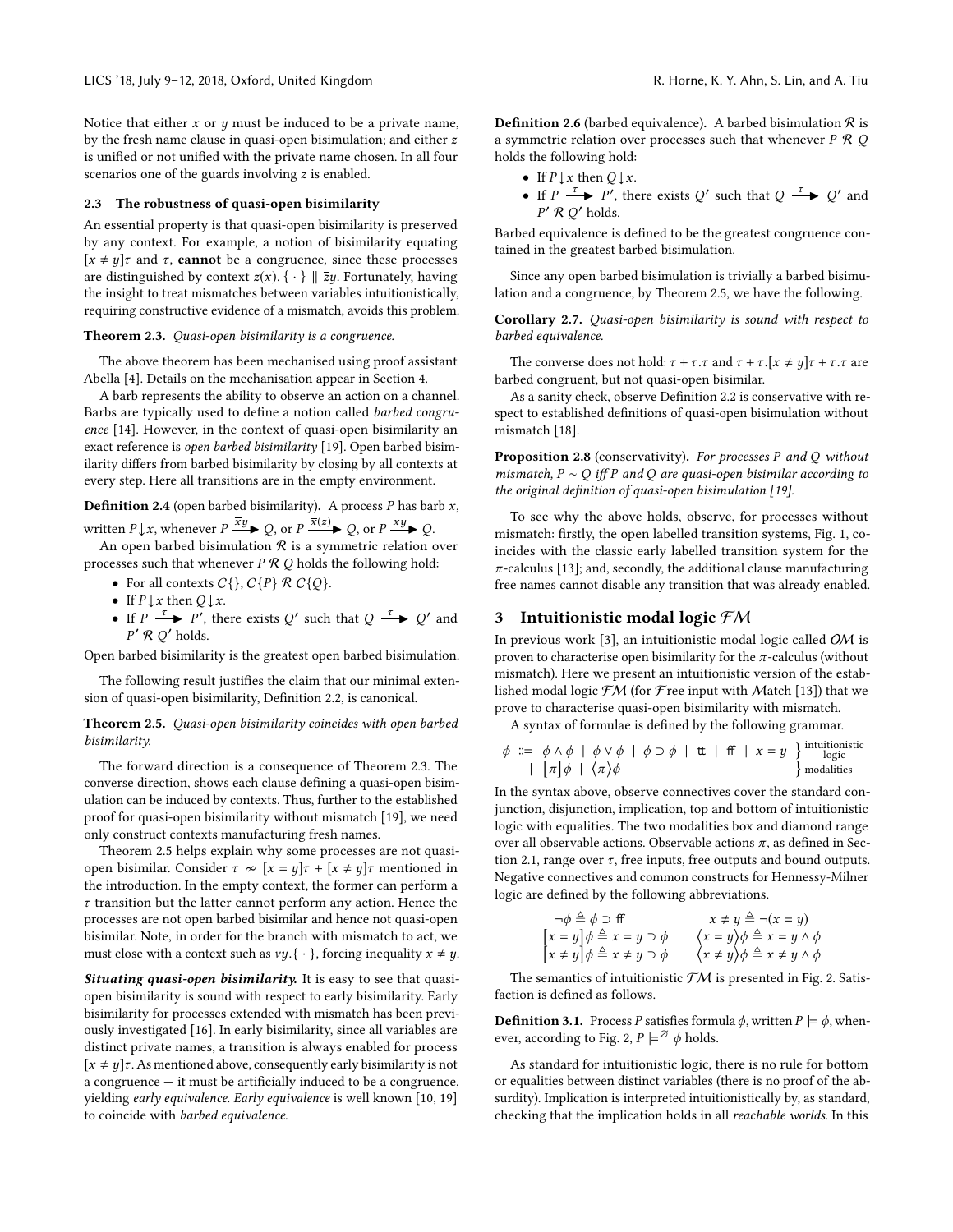<span id="page-4-0"></span>

| $P \models^{\mathcal{N}} \mathsf{t}$                           | always holds.                                                                                                                                                                                                                        |
|----------------------------------------------------------------|--------------------------------------------------------------------------------------------------------------------------------------------------------------------------------------------------------------------------------------|
| $P \models^{\mathcal{N}} x = x$                                | always holds.                                                                                                                                                                                                                        |
|                                                                | $P \models^{\mathcal{N}} \phi_1 \wedge \phi_2$ iff $P \models^{\mathcal{N}} \phi_1$ and $P \models^{\mathcal{N}} \phi_2$ .                                                                                                           |
| $P \models^{\mathcal{N}} \phi_1 \vee \phi_1$                   | iff $P \models^{\mathcal{N}} \phi_1$ or $P \models^{\mathcal{N}} \phi_2$ .                                                                                                                                                           |
|                                                                | $P \models^{\mathcal{N}} \phi_1 \supset \phi_2$ iff for any M and any $\sigma$ respecting N, we have $P\sigma \models^{\mathcal{M}, \mathcal{N}} \phi_1 \sigma$ implies $P\sigma \models^{\mathcal{M}, \mathcal{N}} \phi_2 \sigma$ . |
| $P \models^{\mathcal{N}} (\alpha) \phi$                        | iff there exists Q such that $N: P \xrightarrow{\alpha} Q$ and $Q \models^N \phi$ .                                                                                                                                                  |
| $P \models^{\mathcal{N}} \langle \overline{x}(z) \rangle \phi$ | iff there exists Q such that $N: P \xrightarrow{\overline{x}(z)} Q$ and $Q \models^{N, z} \phi$ .                                                                                                                                    |
| $P \models^{\mathcal{N}} [\alpha] \phi$                        | iff for any Q, M and any $\sigma$ respecting N, we have M, N: $P\sigma \xrightarrow{\alpha \sigma} Q$ implies $Q \models^{M,N} \phi \sigma$ .                                                                                        |
| $P \models^{\mathcal{N}} [\overline{x}(z)] \phi$               | iff for any Q, M and any $\sigma$ respecting N, we have M, N: $P\sigma \frac{\overline{x\sigma(z)}}{\sigma}$ Q implies $Q \models^{M, N, z} \phi \sigma$ .                                                                           |
|                                                                |                                                                                                                                                                                                                                      |

Figure 2. The semantics of intuitionistic modal logic  $FM$ . Variable z is assumed to be fresh for bound output modalities.

setting a world is a pair consisting of set of names and a process, and reachability  $\leq$  is defined such that:<sup>[1](#page-4-1)</sup>

$$
N, P \le M, Q
$$
 whenever  
\n $N \subseteq M$  and, for some  $\sigma$  respectively. We have  $P\sigma = Q$ .

By the definition of implication, negation 0  $\models^{\mathcal{N}} x = y \supset \mathsf{ff}$  holds only if there is no substitution respecting  $N$  unifying  $x$  and  $y$ (otherwise for some respectful  $\sigma$ ,  $x\sigma = y\sigma$ , but  $0 \models^{\mathcal{N}}$  ff  $\sigma$  can never hold). Thus  $0 \models^{\mathcal{N}} x = y \supset \mathsf{ff}$  coincides with the definition of entailment  $\mathcal{N} \models x \neq y$  in Definition [2.1.](#page-1-2)

Like implication, modalities are assumed to hold in every reachable world. For the diamond modality the "all reachable worlds" proviso is redundant, since no respectful substitution or extra name distinction can disable a transition previously enabled. For the box modality, the "all reachable worlds" proviso is essential.

Observe that  $[x \neq y] \tau \not\models \langle \tau \rangle$ tt, since, in the world with no assumptions about x and y,  $[x \neq y]$  cannot perform any actions. In contrast,  $[x \neq y]$  $\tau \models x \neq y \supset (\tau)$ tt, by the following argument. All sets of names  $N$  such that  $[x \neq y]$  $\tau \models^{\mathcal{N}} x \neq y$  holds, are super sets of  $\{x\}$  or  $\{y\}$ ; therefore, for all such N, we have  $\mathcal{N} \colon [x \neq y]$   $\tau \xrightarrow{\tau} 0$ and hence  $[x \neq y]$ r  $\models^{\mathcal{N}} \langle \tau \rangle$ tt holds, as required. In short, formula  $\left[x \neq y\right]$  $\left\langle \tau \right\rangle$ tt reads "in all reachable worlds where x and y can never be equated, a  $\tau$  transition is enabled."

#### 3.1 Logically characterising quasi-open bisimilarity

The logical characterisation of quasi-open bisimulation is broken into a soundness and completeness result. Soundness states that if two processes are quasi-open bisimilar then they satisfy all the same formulae in intuitionistic FM.

### <span id="page-4-3"></span>**Theorem 3.2** (soundness). If  $P \sim Q$ , for all  $\phi$ ,  $P \models \phi$  iff  $Q \models \phi$ .

The proof of soundness proceeds by induction over the structure of formulae. The mechanisation in Abella is described in Section [4.](#page-5-0)

The interesting case is completeness. The contrapositive of completeness states: if two processes are not quasi-open bisimilar, then there is some formula that holds for one process but not the other process. For calculi such as the finite  $\pi$ -calculus with mismatch where quasi-open bisimulation is decidable, proving the contrapositive argument is sufficient to establish completeness.

<span id="page-4-4"></span>**Theorem 3.3** (completeness). If, for all  $\phi$ ,  $P \models \phi$  iff  $Q \models \phi$ ,  $P \sim Q$ .

The next subsection explains the contrapositive to this theorem.

#### 3.2 Distinguishing strategies and distinguishing formulae

We require a direct definition of "quasi-open non-bisimilarity" that holds whenever there is a distinguishing strategy in the quasi-open bisimulation game. Bisimulation is defined co-inductively; hence its dual definition "quasi-open non-bisimilarity" is defined inductively.

Definition 3.4 (quasi-open non-bisimilarity). Inductively define the family of indexed relations  $\infty$ n, for  $n \in \mathbb{N}$ . Base relation  $\infty$ 0 is<br>the locat symmetric relation such that  $P_{\alpha}$  is  $\mathcal{N}$  O whenever there the least symmetric relation such that  $P \sim_0^N Q$  whenever there exist process  $P'$ , substitution  $\sigma$  respecting  $\mathcal N$  and set of names  $\mathcal M$ such that one of the following hold, where  $\alpha$  is  $\tau$  or  $\overline{xy}$  or  $xy$ :

- $M, N: P\sigma \xrightarrow{\alpha \sigma} P'$ , and, for no  $Q', M, N: Q\sigma \xrightarrow{\alpha \sigma} Q'$ .
- $M, N: P\sigma \frac{\overline{x\sigma}(z)}{\sigma}$  P', where z is fresh for  $P\sigma, Q\sigma, M$  and N, and there is no Q' such that  $M, N: Q\sigma \xrightarrow{\overline{x\sigma(z)}} Q'$ .

Inductively,  $\sim_{n+1}$  is the least symmetric relation extending  $\sim_n$ <br>the that  $R \sim N$  . O whomever for some substitution  $\sigma$  respective such that  $P \sim_{n+1}^N Q$  whenever for some substitution  $\sigma$  respecting <br>*N*, and set of names *M*, one of the following holds:  $N$ , and set of names  $M$ , one of the following holds:

- $M, N: P\sigma \xrightarrow{\alpha \sigma} P'$  and, for all  $Q_i$ , if  $M, N: Q\sigma \xrightarrow{\alpha \sigma} Q_i$ ,<br>then and have  $P'$ ,  $M, N, Q$ then we have  $P' \sim_n^{M,N} Q_i$ .
- $M, N: P\sigma \xrightarrow{\overline{a\sigma}(z)} P'$ , and, for all  $Q_i$  and z fresh for  $P\sigma$ ,  $Q\sigma$ , M, N, if M, N:  $Q\sigma \frac{\overline{a}\sigma(z)}{Q}$ ,  $Q_i$  then P'  $\sim_{n}^{M, N, z} Q_i$ .

The relation ≁, pronounced quasi-open non-bisimilarity, is defined to be the least relation containing  $\propto_n$  for all  $n \in \mathbb{N}$ , i.e.  $\bigcup_{n \in \mathbb{N}} \infty_n$ , and  $P \nsim Q$  is defined as  $P \nsim^{\emptyset} Q$ .

In the definition above, each stratum, indexed by  $n$ , contains all pairs of processes that can be distinguished by a strategy with depth at most  $n$ , i.e., at most  $n$  transitions are required to reach a world in which one process can move but the other cannot.

Given a strategy demonstrating that there is no quasi-open bisimulation containing a pair of processes, we can always construct a pair of distinguishing formulae in intuitionistic FM.

<span id="page-4-2"></span>**Proposition 3.5** (distinguishing formulae). If  $P \nsim Q$  then there exists  $\phi_L$  such that  $P \models \phi_L$  and  $Q \not\models \phi_L$ , and also there exists  $\phi_R$ such that  $Q \models \phi_R$  and  $P \not\models \phi_R$ .

The above proposition explicitly constructs two formulae: one biased to the left; another biased to the right. In contrast to classical modal logics where such formulae are de Morgan dual, in the intuitionistic setting, these formulae may be unrelated as illustrated by the following example.

Consider process  $[x \neq y]$ *t* which is clearly not equivalent to 0. Now observe that  $0 \models [\tau]$  if holds, since there is no world in which 0 can perform a  $\tau$  transition; while  $[x \neq y] \tau \not\models [\tau]$  ff, since there is a

<span id="page-4-1"></span><sup>&</sup>lt;sup>1</sup>Note, for the  $\pi$ -calculus without mismatch,  $M = N$  is sufficient in this definition.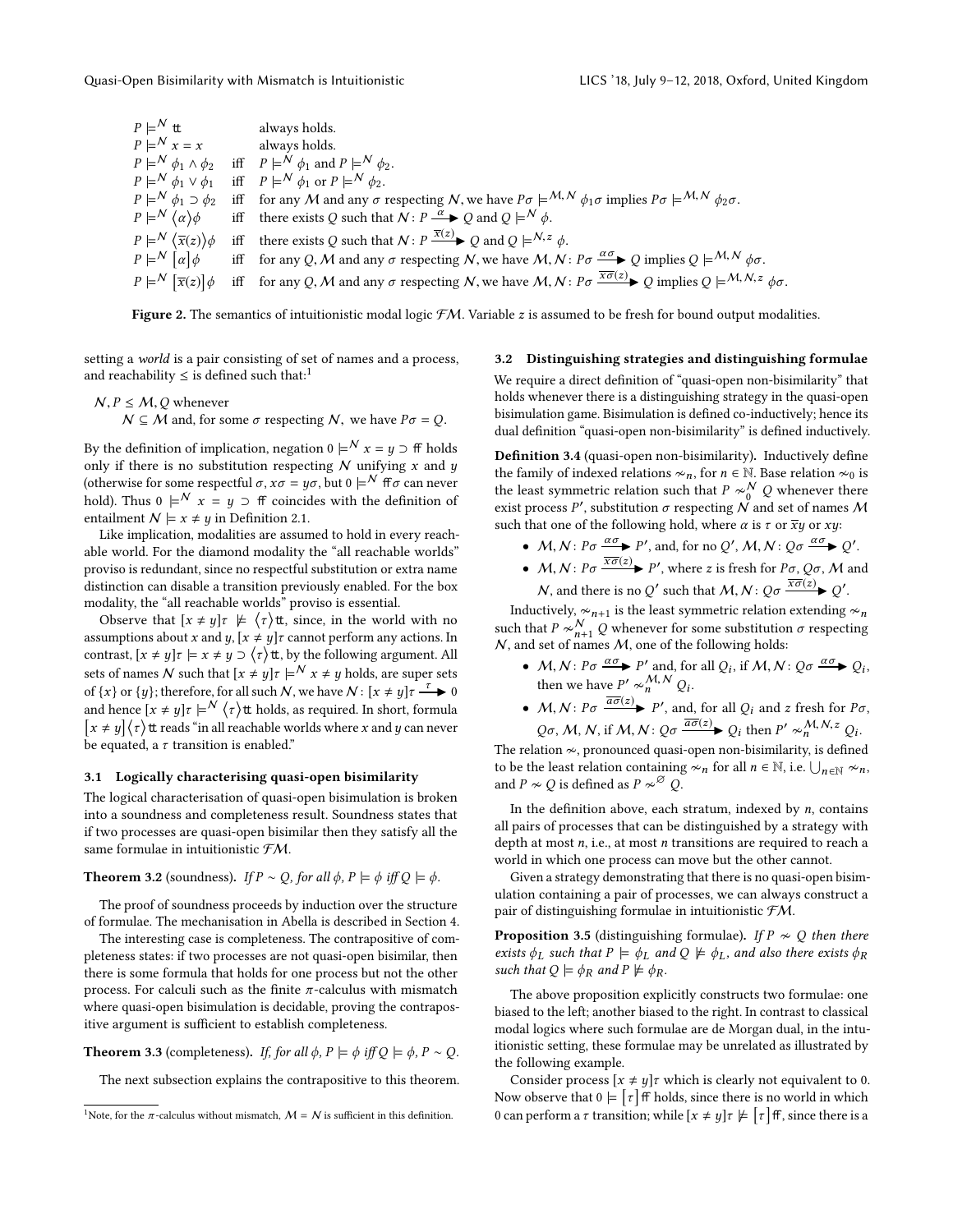"world" where  $x \neq y$  and hence  $[x \neq y]$   $\tau$  can perform a  $\tau$  transition. Hence  $\lceil \tau \rceil$  ff is a distinguishing formula biased to process 0. For a classical modal logic, we can simply negate a formula to obtain a distinguishing formula biased to  $[x \neq y]\tau$ . This construction fails in the intuitionistic setting, since  $[x \neq y] \tau \not\models \neg \lceil \tau \rceil$  ff. The formula  $\neg \lceil \tau \rceil$  ff can be read as, "there is no world in which performing a  $\tau$  transition is impossible." However, in the world where  $x = y$ ,  $([x \neq y]\tau)\{y/x\}$  indeed cannot perform a  $\tau$  transition. The correct<br>distinguishing formula biased to  $[x + \mu x]$  is  $[x + \mu x]$   $(x + \mu x)$ distinguishing formula biased to  $[x \neq y] \tau$  is  $[x \neq y] \langle \tau \rangle$ tt, i.e. whenever there is evidence that x and y are distinct, a  $\tau$  transition is always enabled.

# 3.3 Examples of distinguishing formulae with mismatch

Since the proof of Proposition [3.5](#page-4-2) is constructive, an algorithm generating distinguishing formulae for each pair of processes that are not quasi-open bisimilar can be extracted. We illustrate the result of applying this algorithm on examples of distinguished processes. Implementation details will appear in a companion paper.

Processes distinguished by early transition. Consider processes  $vz.\overline{x}z.x(y).[z \neq y]\tau$  and  $vz.\overline{x}z.x(y). \tau$  that are not quasi-open bisimilar. Both processes can perform actions  $\overline{x}(z)$  and xz, to reach the pair of processes  $[z \neq z]$ τ $\sim$ <sup>z</sup> τ. Clearly, τ can perform a τ-transition but  $[z \neq z]\tau$  is deadlocked. Thus, the following distinguishing formulae can be constructed:

$$
\begin{array}{rcl}\n\text{vz}.\overline{x}z.x(y).[z \neq y]\tau & \models & [\overline{x}(z)][xz][\tau]\,\text{ff} \\
& \text{vz}.\overline{x}z.x(y).\tau & \models & \langle \overline{x}(z)\rangle \langle xz\rangle \langle \tau \rangle \text{tt}\n\end{array}
$$

Processes distinguished by a specific world. Consider the following processes that are not quasi-open bisimilar.

$$
[x \neq y]\tau.([y = z]\tau + [y \neq z]\tau) \approx [x \neq y]\tau.([x = z]\tau + [x \neq z]\tau)
$$

In order to enable the first  $\tau$  transitions, there are four (minimal) reachable worlds to consider, such that  $x \neq y$ .

- $\bullet~$  In the first two cases, we have private name  $x,$  and either  $x = z$  or  $x \neq z$  has been decided, depending on whether or not we apply substitution  $\{z'_x\}$  before introducing the private name x. Hence there are two sub scenarios:
	- In the case where  $x = z$ , since  $x \neq y$ , necessarily  $y \neq z$ .
	- In contrast, in the case where  $x \neq z$ , whether or not  $y = z$  remains undecided.  $\dagger$
- There are two symmetric cases with private name  $y$ . In each sub-scenario, either  $z = y$  or  $z \neq y$  has been decided.

Notice,  $y = z$  or  $y \neq z$  is undecided only in scenario  $\dagger$  above. Furthermore, in scenario  $\dagger$ , we have  $x \neq z$ , and hence, in that world,  $[x = z] \tau + [x \neq z] \tau$  can perform a  $\tau$  transition. In contrast,  $[y = z]\tau + [y \neq z]\tau$  cannot yet act with only private name x. Thus, assuming  $x \neq y$ , to force scenario  $\dagger$ , we should also include  $x \neq z$ , leading to the following formulae distinguishing  $[y = z] \tau + [y \neq z] \tau$ from  $[x = z] \tau + [x \neq z] \tau$ , respectively:

$$
\lceil \tau \rceil (y = z \lor y \neq z) \qquad \text{and} \qquad \lceil x \neq z \rceil \langle \tau \rangle
$$

Assuming  $x \neq y$ , regardless of which of the four scenarios are chosen, each process above can be reached by a  $\tau$  transition from the respective process below. Hence we can construct the corresponding distinguishing formulae.

$$
[x \neq y]\tau.([y = z]\tau + [y \neq z]\tau) \models [\tau][\tau](y = z \lor y \neq z)
$$

$$
[x \neq y]\tau.([x = z]\tau + [x \neq z]\tau) \models [x \neq y](\tau)[x \neq z](\tau) \text{tt}
$$

Note the above formulae would not be distinguishing in a classical setting with the law of excluded middle. Thus the use of an intuitionistic framework is necessary for this example.

Famous example demanding intuitionistic assumptions. Processes 0 and  $[x \neq y]\tau$  are distinguished, since the latter can perform a  $\tau$  action in a "world" where  $x \neq y$ , but the 0 can never perform a  $\tau$ -transition. Thus we can constructing distinguishing formulae  $0 \models [\tau]$  iff and  $[x \neq y]$   $\tau \models [x \neq y] \langle \tau \rangle$  it.

Processes  $\tau$  and  $[x \neq y]\tau$  are also distinguished, since  $\tau$  can always perform a  $\tau$ -transition, but  $[x \neq y] \tau$  can only perform a  $\tau$ transition in worlds where  $x \neq y$ . This is also a base case of an algorithm for constructing distinguishing formulae, yielding  $\tau \models \langle \tau \rangle$ tt and  $[x \neq y] \tau \models [\tau](x \neq y)$ .

Now, consider  $\tau + \tau \cdot \tau \approx \tau + \tau \cdot \tau + \tau \cdot [x \neq y]\tau$  – a variant of a famous example [\[18\]](#page-9-3). The latter process can perform a  $\tau$ -transition to reach process  $[x \neq y]$ *τ*. However, the former process can only reach 0 or  $\tau$  by a  $\tau$ -transition. As noted above, neither 0 nor  $\tau$  is quasi-open bisimilar to  $[x \neq y]$ r. Hence, by applying the inductive case of the algorithm, we can construct the following formulae from the conjunction and disjunction of the appropriate distinguishing formulae constructed above:

$$
\tau + \tau \cdot \tau \models [\tau] ([\tau] \text{ ff} \vee \langle \tau \rangle \text{tt})
$$
  

$$
\tau + \tau \cdot \tau + \tau \cdot [x \neq y] \tau \models \langle \tau \rangle \cdot ([x \neq y] \langle \tau \rangle \text{tt} \wedge [\tau] (x \neq y))
$$

Notably, if we exchange the above two processes and formulae, under classical assumptions, satisfiability would hold; and hence the above formulae would not distinguish the above processes. Thus the above example depends on interpreting  $\mathcal{F}M$  in an intuitionistic meta-framework, i.e., without the law of excluded middle.

In the next section, we explain an embedding of a quasi-open bisimilarity and intuitionistic  $f$ M in the intuitionistic framework Abella. The embedding is used to formally mechanise theorems and examples in this work.

#### <span id="page-5-0"></span>4 Mechanisation of Soundness in Abella

We describe the syntax for  $\pi$ -calculus and the logical specification of the labelled transition semantics and bisimilarity in Abella (Section [4.1\)](#page-5-1), explain how the classical features of the quasi-open bisimulation is handled (Section [4.2\)](#page-6-0), and briefly discuss the mechanisation of soundness theorems on quasi-open bisimilarity (Section [4.3\)](#page-6-1) and the modal logic (Section [4.4\)](#page-7-1).

### <span id="page-5-1"></span>4.1 Syntax, labelled transition steps, and bisimilarity

In Fig. [3,](#page-6-2) we define the syntax of process labels for the transition steps as Abella terms. Message in the  $\pi$ -calculus are atomic names, therefore, their type (nm) is declared without any term constructors. That is, they may either be globally declared or come from the name binding constructs ( $\bf{l}$  and  $\nu$ ) of the  $\pi$ -calculus processes (pr). The constructors of pr are mostly formatted as bold faces of the symbols used in previous sections, except for input  $(\downarrow)$  and output  $(\uparrow)$  prefixes. For example, process  $vy.([x \neq y]\overline{x}y \mid x(z).[z = y]\tau)$  is transcribed as  $(v \, y) \parallel (\neq x \, y \, (\uparrow x \, y)) \, (\downarrow x \, z) = z \, y \, (\tau \, \emptyset))$ ) in Abella.

The constructors for labels (lb) are formatted as the non-bold symbols of the corresponding process constructors. Free-action labels  $\tau$ ,  $\overline{x}y$ , and  $xy$  are transcribed as  $\tau$ ,  $\uparrow$  x y, and  $\downarrow$  x y. A boundoutput label  $x(z)$  is transcribed as  $z \uparrow \uparrow x$  z, or more simply as  $\uparrow x$  by η-equivalence. Free and bound output labels share the same constructor ( $\uparrow$ ) but are distinguished by their types:  $\uparrow$  x y : 1b whereas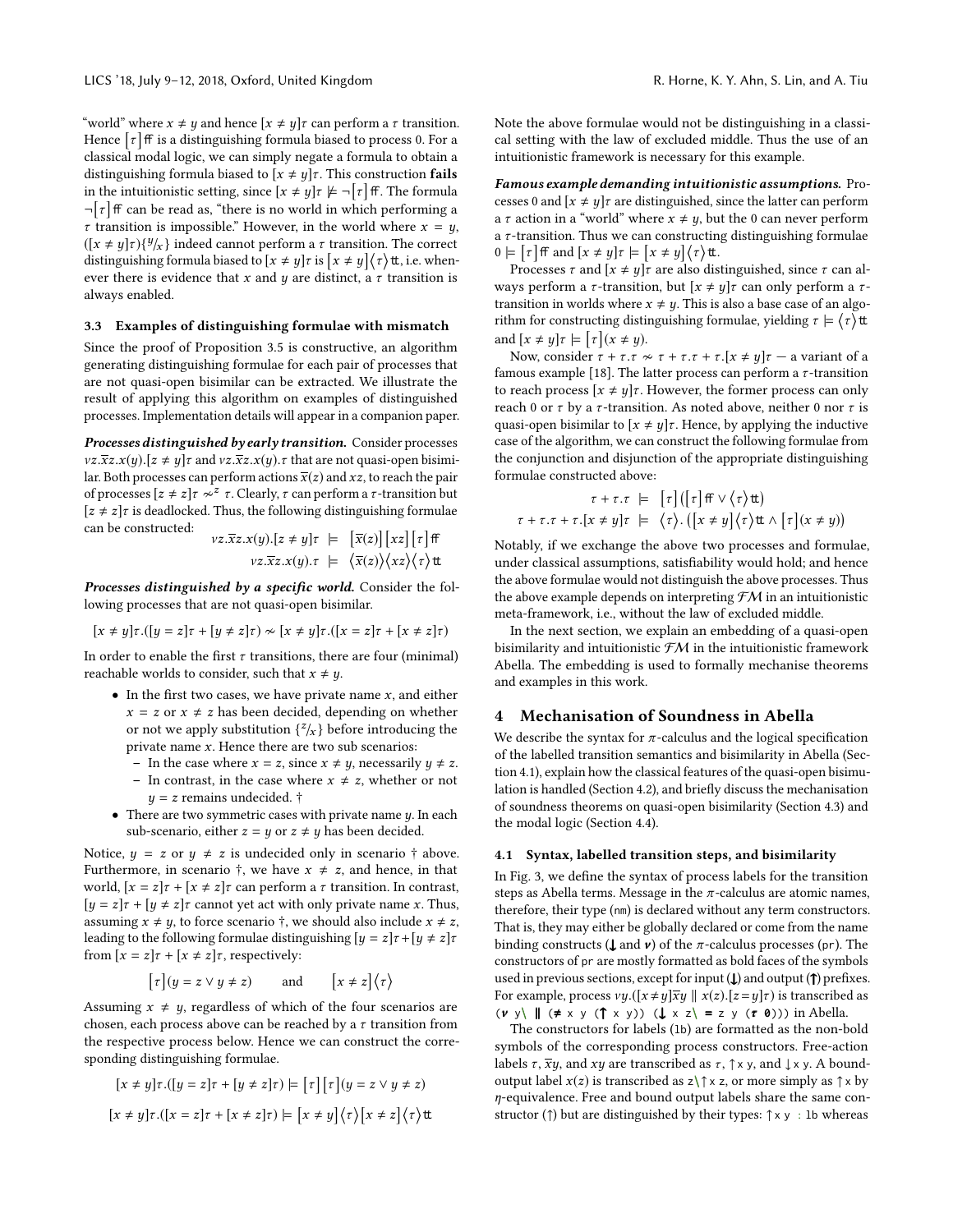```
1 Kind nm type. %%% names %%%%%%%%%%%%%%%
2 Kind pr type. %%% processes %%%%%%%%%%%
      Type \tau pr \rightarrow pr.<br>Type \uparrow nm \rightarrow nm.
                              nm \rightarrow nm \rightarrow pr \rightarrow pr.
      Type \perp nm \rightarrow (nm \rightarrow pr) \rightarrow pr.
      Type +, \parallel pr \rightarrow pr \rightarrow pr.
      Type 0 pr.
      Type v (nm \rightarrow pr) \rightarrow pr.<br>Type =, \neq nm \rightarrow nm \rightarrow pr \rightarrownm \rightarrow nm \rightarrow pr \rightarrow pr.
10 Kind lb type. %%% labels %%%%%%%%%%%%%
11 Type 7 lb. % silent progress<br>12 Type 1, 1 mm \rightarrow nm \rightarrow lb. % input and outpu
                                                           % input and output
13
14 % a standard idiom requiring a variable be ∇-quantified
15 Define name : nm \rightarrow prop by \nabla x, name x.
16
17 Define \rightarrow : pr \rightarrow lb \rightarrow pr \rightarrow prop % free step
18, \Rightarrow : pr \rightarrow (nm \rightarrow lb) \rightarrow (nm \rightarrow pr) \rightarrow prop % bound step
19 by \rightarrow (\tau P) \tau P \% internal step (Acr)<br>20 ; \rightarrow (\downarrow X P) (\downarrow X Y) (P Y) % free input (INP)
21 ; \rightarrow (↑ X Y P) (↑ X Y) P % free output (Act)
22 %% core process algebra for \rightarrow ((*-R) rules omitted)
23 ; \Rightarrow (+ P Q) L R = \Rightarrow P L R % (CHOICE-L)
24 ; \rightarrow (|| P Q) L (|| R Q) \coloneqq \rightarrow P L R % (PAR-L)
25 ; \rightarrow (v P) L (v Q) := \nabla \times, \rightarrow (P x) L (Q x) % (RES)<br>
26 ; \rightarrow (= X X P) L 0 := \rightarrow P L 0 % (MAT)
        ;\Rightarrow (= X X P) L Q \vcentcolon= \Rightarrow P L Q % (MAT)
27 ; \rightarrow (\neq X Y P) L Q := % (MISMATCH)
28 (name X V name Y) \Lambda (X = Y \rightarrow \perp) \Lambda (\rightarrow P L Q)
29 %% communications
30 ; \rightarrow (\parallel P Q) \tau (\parallel PP QQ) := % (COMM)<br>31 (\exists X Y, \rightarrow P (\perp X Y) PP A \rightarrow 0 (\uparrow X Y) 00)
                 31 (∃ X Y, ▶ P (↓ X Y) PP ∧ ▶ Q (↑ X Y) QQ)
32 V (\exists X Y, \Rightarrow P (\uparrow X Y) PP \Lambda \Rightarrow 0 (\downarrow X Y) 00)
\begin{array}{ccc} \mathbf{33} & ; \Rightarrow (\mathbf{||} \mathsf{P} \mathsf{Q}) \tau (\mathbf{v} \mathsf{y}) \mathsf{||} (\mathsf{PP} \mathsf{y}) (\mathsf{QQ} \mathsf{y}) ) \coloneqq \% (\mathsf{CLOSE}) \\ \mathbf{34} & (\exists \mathsf{X}, \Rightarrow \mathsf{O} \ ( \uparrow \mathsf{X} ) \ \mathsf{O} \mathsf{O} \ \mathsf{A} \ \nabla \mathsf{y}, \Rightarrow \mathsf{P} \ ( \downarrow \mathsf{X} \ \mathsf{y}) (\mathsf{PP} \ \mathsf{y}) \end{array}34 (∃ X, ➩ Q (↑ X) QQ ∧ ∇ y, ▶ P (↓ X y) (PP y))
35 V (\exists X, \Rightarrow P (\uparrow X) PP \land \nabla y, \Rightarrow Q (\downarrow X y) (QQ y))
36 % bound output
\overline{37} ; \rightarrow (\nu P) (\uparrow X) R := \nabla y, \rightarrow (P y) (\uparrow X y) (R y) % (Acr)<br>
\overline{38} %% core process algebra for \Rightarrow (omitted)
        %% core process algebra for □ (omitted)
39 /* (Choice-l), (Choice-r), (Par-l), (Par-r), (Mat), (Mismatch), and
40 (REs) for \Rightarrow are similar to those cases for \Rightarrow */.
41
42 Theorem quasi-em : % The axiom of Quasi -Excluded Middle
43 \quad \forall (w : nm), \nabla x, (x = w) \vee (x = w \rightarrow \bot).
44 skip. % Not a provable theorem but provided as an axiom
45
46 CoDefine q∼ : pr → pr → prop
47 by q∼ P Q
48 \vdash (\forall \perp P_1, \rightarrow P \perp P_1 \rightarrow\exists Q<sub>1</sub>, \Rightarrow Q L Q<sub>1</sub> A q~ P<sub>1</sub> Q<sub>1</sub>)
           \land (\forall X P<sub>1</sub>, \Rightarrow P (\uparrow X) P<sub>1</sub> \rightarrow51 \exists Q_1, \exists Q (\uparrow \chi) Q_1 \wedge \nabla z, q \sim (P_1 z) (Q_1 z)52 \quad \mathsf{A} /* \cdots free step lead by Q omitted \cdots */
53 \Lambda /* \cdots bound step lead by Q omitted \cdots */.
```
Figure 3. The syntax for processes (pr) and labels (lb) defined as terms in Abella, an inductive definition of the early labelled transition semantics  $(\rightarrow, \Rightarrow)$  for the finite  $\pi$ -calculus, the axiom of Quasi-Excluded Middle (quasi-em), and the coinductive definition of the quasi-open bisimilarity (q∼).

 $\uparrow$  x : nm  $\rightarrow$ lb. Accordingly, the transition rules are defined by two mutually inductive relations,  $\rightarrow$  and  $\Rightarrow$ , for free and bound steps. The corresponding transition-rule names in Fig. [1](#page-2-0) from Section [2.1](#page-1-1) are commented next to each definition clause of  $\rightarrow$  and  $\Rightarrow$ .

This style of logical specification for the pi-calculus and its characterizing modal logic has been used for studying properties of the late transition semantics and open bisimilarity [\[3,](#page-9-7) [20\]](#page-9-5) – the key difference between the specification of early and late semantics is whether the input step is considered free or bound. Additionally, we specify the mismatch prefix (on lines 27-28 of Fig. [3\)](#page-6-2), requiring at least one of the mismatching variables must be a private name (name X ∨ name Y ), in addition to using the canonical intuitionistic negation via implication to absurdity ( $X = Y \rightarrow \bot$ ). The coinductive definition of quasi-open bisimilarity is simpler than the Abella definition of open bisimilarity in previous work [\[3\]](#page-9-7), in the sense that input actions are treated as other free actions.

#### <span id="page-6-0"></span>4.2 Quasi-excluded middle for private names

The ∇-quantifier guarantees freshness from all previously introduced variables, ensuring mismatch against already known names to succeed (e.g.,  $vk.([x \neq k] \tau) \xrightarrow{\tau} 0$ ). However, it does not provide<br>the classical properties on extruded private names, as required in the classical properties on extruded private names, as required in quasi-open bisimulation, because Abella's logic is intuitionistic. In particular, (mis)matching an input variable against an extruded name, e.g.,  $vk.\overline{ak}.a(x)$ .[ $x = k\tau$ , can neither be satisfied nor be falsified in Abella because the input variable  $x$  is to be introduced after the private name  $k$ . To remedy this, we provide the axiom of Quasi-Excluded Middle (quasi-em), which empowers private names with the excluded middle for testing equality against any name.

Although quasi-em is applicable to any  $\nabla$ -introduced names, not all private names become available to invoke the axiom during bisimulation steps but only those extruded by bound outputs. For example, one can prove in Abella

```
1 ∀ a b y L P Q,
  \Rightarrow (v \times) + (= x y (\uparrow a y P)) (\neq x y (\uparrow b y P))) L Q
       \rightarrow L = (\uparrow b y)
```
which shows that only the mismatch guard is enabled. This suggests that the quasi-excluded middle does not affect the static scoping of names that are not extruded.

Interestingly, the bisimulation congruences are distinguished from their classical counterparts by the degree of availability regarding the excluded middle over name equalities. Tiu and Miller [\[20\]](#page-9-5) discovered that a logical specification for late bisimilarity can be obtained from the specification of open bisimilarity just by enabling the excluded middle for arbitrary names. Similarly, we notice that a logical specification for early bisimilarity can be obtained from the specification of quasi-open bisimilarity by requiring all free names of processes be ground (i.e., ∀ x, name x. holds) so that the quasi-excluded middle become applicable everywhere.

### <span id="page-6-1"></span>4.3 Theorems on quasi-open bisimilarity

The equivalence theorems (reflexivity, symmetry, and transitivity) and most of the congruence theorems (closure under each pr constructor) are provable by straightforward coinduction. Showing congruence under parallel composition needs some extra steps due to bound communications (CLOSE-L and -R). We prove congruence under  $\parallel$ , adopting the method demonstrated in one of the  $\pi$ -calculus examples distributed with Abella, by defining an auxiliary inductive relation over both  $\parallel$  and  $\nu$ , and showing that the relation is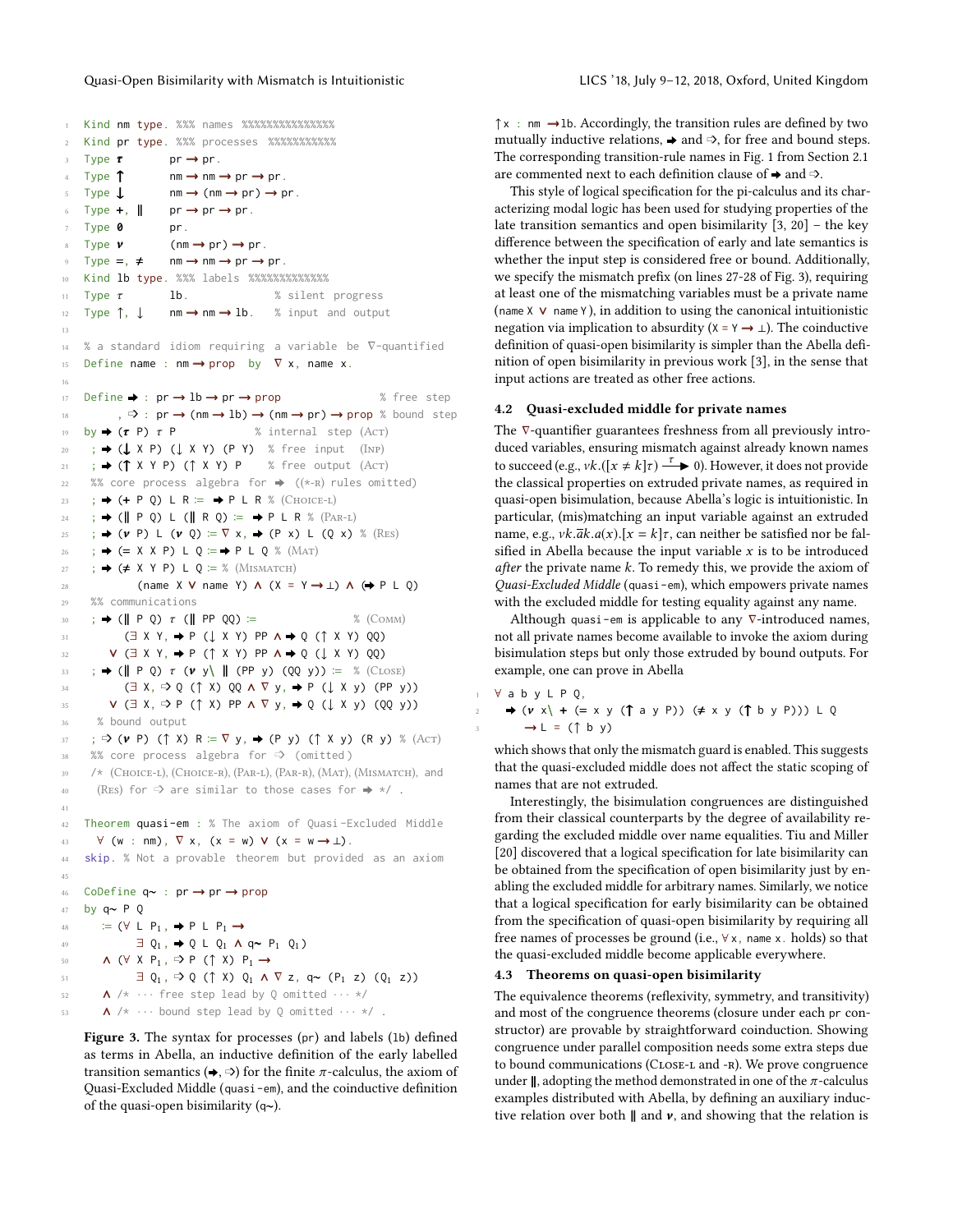closed under each bisimulation step. Some closure properties (for  $\tau$ ,  $\downarrow$ , and  $\uparrow$ ) are bijective. In particular, the bijective closure property for input prefixes,  $(\forall Y, q \sim (P Y) (Q Y)) \leftrightarrow q \sim (\downarrow X P) (\downarrow X Q)$ , is useful for generalizing coincidences of quasi-open bisimilarity with the logical equivalence (Section [4.4\)](#page-7-1) to processes with arbitrary number of free variables.

# <span id="page-7-1"></span>4.4 Mechanisation of the modal logic

Fig. [4](#page-7-2) defines the syntax and semantics of the intuitionistic  $\mathcal{FM}$  in Abella. The definition is similar to the Abella definition in previous work on OM, except the input action is free rather than bound.

Soundness (Theorem [3.2\)](#page-4-3) is fully mechanised in Abella. Once q∼\_sat<sub>L</sub> in Fig. [4](#page-7-2) is established, q∼\_sat<sub>R</sub> is a corollary of q∼\_sat<sub>L</sub> by q∼-sym. Then, q∼\_sat is immediate from q∼\_sat<sub>L</sub> and <sub>R</sub>. We prove q∼\_sat<sub>L</sub> by induction on the satisfaction derivation (sat P F).

Completeness (Theorem [3.3\)](#page-4-4) is partly mechanised with a gap in establishing Proposition [3.5,](#page-4-2) which correspond to sateq\_ $\rightarrow$ <sub>L (and R)</sub> and sateq\_ $\infty_L$  (and R) in Fig. [4.](#page-7-2) Once we assume that logical equivalence is closed under common transition steps, it is not difficult to prove sat\_q∼ by coinduction. A sub-property of these closedness lemmas, logically equivalent processes must share the same transition step, stated by sateq\_ $\rightarrow \exists_{L \text{ (and } R)}$  and sateq\_ $\Rightarrow \exists_{L \text{ (and } R)}$ , is mechanised. That is, if a process can make a step, the other process can also make a corresponding step with the same label.

Theorems sat\_q∼ and q∼\_sat can be generalized to arbitrary number of free variables in Abella. That is, the following has been proven, where  $\{x_1, \dots, x_n\} = \text{fv}(P) \cup \text{fv}(Q)$ .

 $(\forall x_1 \cdots x_n, q \sim P \ Q) \leftrightarrow (\forall x_1 \cdots x_n, (\forall F, \text{ sat } P \ F \leftrightarrow \text{ sat } Q \ F))$ 

<span id="page-7-2"></span>

| Type <b>t</b> , <b>ff</b> | റ′.                                                   |
|---------------------------|-------------------------------------------------------|
| Type Y. 人                 | $o' \rightarrow o' \rightarrow o'$ .                  |
| Туре Љ=, �=, Љ≠, �≠       | $nm \rightarrow nm \rightarrow o' \rightarrow o'$ .   |
| Туре <b>□</b> , ◇         | $1b \rightarrow o' \rightarrow o'$ .                  |
| Type <b>□</b> , ◇Î        | $nm \rightarrow (nm \rightarrow o') \rightarrow o'$ . |

Define sat :  $pr \rightarrow o' \rightarrow prop$ % sat  $P \phi$  corresponds to<br>%  $P \models \phi$  in Section 3. by sat P tt  $\begin{array}{l} \n\mathbf{B} \mathbf{B} \mathbf{C} \n\end{array}$   $\mathbf{B} \times P \models \phi$  in Section 3.<br>
; ... % clauses for  $\Upsilon$ ,  $\lambda$ ,  $\square$ ,  $\square$ ,  $\diamond$ ,  $\square$ ,  $\diamond$  omitted ; sat P  $(\Box^{\uparrow} X A) :=$  $\forall Q, (\Rightarrow P (\uparrow X) Q) \rightarrow \nabla z$ , sat  $(Q z) (A z)$ ; sat P  $(\bigcirc^{\uparrow} X A)$  :=  $\exists Q, (\exists P (\uparrow X) Q) \land \nabla z, \text{ sat } (Q z) (\text{A } z).$ 

Theorem q~\_sat<sub>L</sub>:  $\forall P Q F$ , q~  $P Q \rightarrow$  sat  $P F \rightarrow$  sat Q F. Theorem q~\_sat<sub>R</sub>: ∀ P Q F, q~ P Q → sat Q F → sat P F. Theorem q∼\_sat : ∀ P Q F, q∼ P Q → (sat P F ↔ sat Q F).

Theorem `sateq`—`∃L: 
$$
\forall P Q A P_1
$$
, ( $\forall F$ , sat  $P F \leftrightarrow sat Q F$ )`

\n→ (⇒  $P A P_1$ ) →  $\exists Q_1$ , (⇒  $Q A Q_1$ ).

\nTheorem `sateq`—`∃L:` …. % similar to above

\nTheorem `sateq`—`∗L:` ∨  $P Q A P_1$ , ( $\forall F$ , sat  $P F \leftrightarrow sat Q F$ )

\n→ (⇒  $P A P_1$ ) →  $\exists Q_1$ , (⇒  $Q A Q_1$ )

\n∧ (∀  $F$ , sat  $P_1 F \leftrightarrow sat Q_1 F$ ).

\nTheorem `sateq`—`∗L:` …. % similar to above

\nTheorem `sat_q~` ∶  $\forall P Q$ , ( $\forall F$ , sat  $P F \leftrightarrow sat Q F$ ) →  $q \sim P Q$ .

Figure 4. The definition of intuitionistic  $f\mathcal{M}$  in Abella and its properties on bisimilarity and logical equivalence (q∼\_sat for soundness and sat\_q∼ for completeness) along with their key lemmas;  $A \leftrightarrow B$ is an abbreviation for  $(A \rightarrow B \land B \rightarrow A)$ .

The above theorem makes use of the following closure property for inputs (proven in Abella), in addition to the closure property for inputs already mentioned in Section [4.3.](#page-6-1)

> (∀ F Y, sat (P Y) F ↔ sat (Q Y) F) ↔ (∀ F, (sat (↓ X P) F ↔ sat (↓ X Q) F).

We emphasise, although q∼\_sat is not fully mechanised, the missing proposition has been manually checked. Furthermore, the proof is constructive, hence yields an algorithm constructing distinguishing formulae, which has been implemented.

#### <span id="page-7-0"></span>5 What about open bisimilarity?

For the  $\pi$ -calculus without mismatch, the original definition of open bisimilarity [\[18\]](#page-9-3) is strictly finer than quasi-open bisimilarity. For quasi-open bisimilarity there is a canonical extension handling mismatch, since there is an absolute reference point — open barbed bisimilarity — that quasi-open bisimilarity coincides with (Theorem [2.5\)](#page-3-2). In contrast, an extension of open bisimilarity with mismatch must satisfy the following a more complex criteria, that many subtle variants of open bisimilarity satisfy.

- 1. Conservative: for  $\pi$ -calculus processes without mismatch, the extension of open bisimilarity should coincide with the original definition of open bisimilarity [\[18\]](#page-9-3).
- 2. Congruent: the extension of open bisimilarity should be a congruence, hence sound with respect to open barbed bisimilarity (Definition [2.4\)](#page-3-3).
- 3. Late: the extension of open bisimilarity should be sound with respect to late bisimilarity with mismatch [\[16\]](#page-9-11).

To help select a definition of open bisimilarity from several reasonable choices, we introduce a further criteria. In order for open bisimulation to be suitable for verifying privacy properties, we require the following two processes to be equivalent.

$$
vk.v\ell.\overline{x}k.\overline{x}\ell.x(y).([k = y]\tau + [k \neq y]\tau)
$$

$$
vk.v\ell.\overline{x}k.\overline{x}\ell.x(y).([l = y]\tau + [l \neq y]\tau)
$$
As mentioned in Section 2.2. the above example contains the essence

of privacy properties in the applied  $\pi$ -calculus.

To define open bisimilarity we require an open version of the late labelled transitions system in Fig. [5](#page-7-3) and the notion of a history.

Definition 5.1 (history). A history is defined by the following grammar:  $h \coloneqq \epsilon \mid h \cdot x^o \mid h \cdot x^i$ . Substitution  $\sigma$  respects history  $h$ 

<span id="page-7-3"></span>
$$
\frac{z \notin n(h)}{h: x(z).P \xrightarrow{x(z)} P} \text{Inp} \quad \frac{h: P \xrightarrow{x(z)} Q \quad z \notin \text{fv}(R)}{h: P \parallel R \xrightarrow{x(z)} Q \parallel R} \text{PAR-L}
$$
\n
$$
\frac{h \cdot z^{\circ} : P \xrightarrow{\pi} Q \quad z \notin n(h) \cup n(\pi)}{h: vz.P \xrightarrow{\pi} vz.Q} \text{Res}
$$
\n
$$
\frac{h: P \xrightarrow{\overline{x(z)}} P' \quad h: Q \xrightarrow{x(z)} Q'}{h: P \parallel Q \xrightarrow{\tau} vz.(P' \parallel Q')} \text{ClosE-L}
$$
\n
$$
\frac{h: P \xrightarrow{\overline{x}y} P' \quad h: Q \xrightarrow{x(z)} Q'}{h: P \parallel Q \xrightarrow{\tau} P' \parallel Q' \{^y/z\}} \text{COMM-L}
$$

Figure 5. Rules for open late labelled transitions. All other rules are as for open early labelled transitions in Fig. [1,](#page-2-0) except all rules carry a history h instead of a set of names.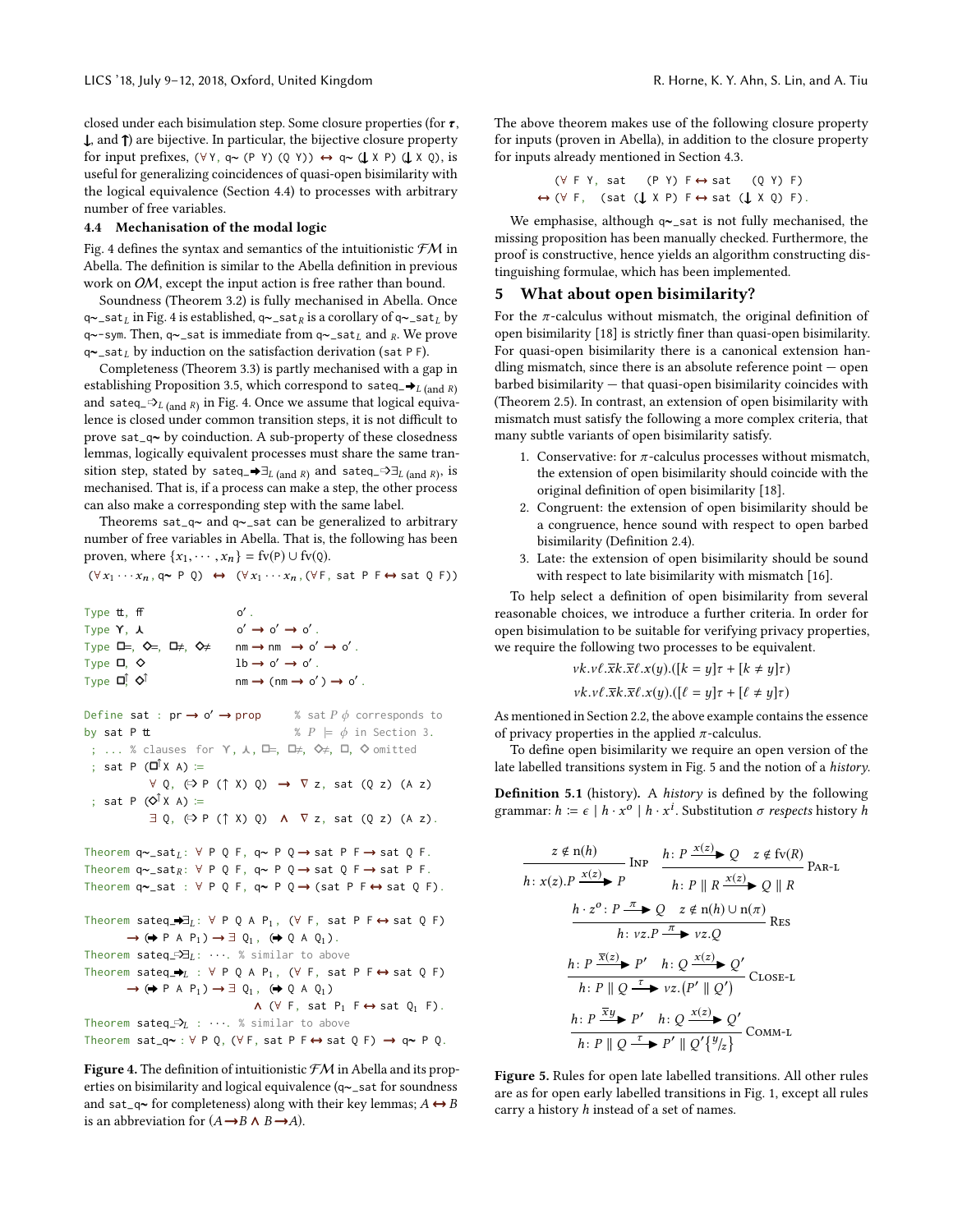whenever for all  $h'$  and  $h''$  such that  $h = h' \cdot x^{\circ} \cdot h''$ ,  $\sigma x = x$  and  $y \in f(v(h'))$  implies  $x \neq y\sigma$ . Entailment  $h \models x \neq y$  holds whenever there is no  $\sigma$  respecting h such that  $x\sigma = y\sigma$ .

Entailment, used to resolve mismatch, is as defined earlier, except with respect to histories rather than of sets of names. For example,  $x^{i} \cdot y^{o} \models x \neq y$ , since history  $x^{i} \cdot y^{o}$  represents that x was input before y was output. This leads us to the following definition of open bisimulation, satisfying all the above criteria.

<span id="page-8-1"></span>Definition 5.2 (open bisimilarity). A symmetric relation indexed by an environment  ${\mathcal R}$  is an open bisimulation whenever, if  $P$   ${\mathcal R}^h$   $Q$ the following hold:

- If  $\sigma$  respects h, then  $P\sigma \mathcal{R}^{h\sigma} \mathcal{Q}\sigma$ .
- For any history  $h'$  we have  $P \mathcal{R}^{h' \cdot h} Q$ .
- If  $h: P \xrightarrow{\alpha} P'$ , there exists Q' such that  $h: Q \xrightarrow{\alpha} Q'$  and  $P'$  *R*<sup>h</sup> *Q'*, where *α* is of the form *τ* or  $\overline{xy}$ .
- If  $h: P \xrightarrow{x(z)} Q'$ , where z is fresh for P, Q and h, then there exists Q' such that  $h: Q \xrightarrow{x(z)} Q'$  and  $P' \mathcal{R}^{h \cdot x^i} Q'$ .
- If  $h: P \frac{\overline{x}(z)}{P'}$  P', where z is fresh for P, Q and h, then there exists Q' such that  $h\colon Q \xrightarrow{\overline{x}(z)} Q'$  and  $P' \mathcal{R}^{h \cdot x^o} Q'.$

Open bisimilarity  $\sim_o$  is defined such that  $P \sim_o Q$  holds whenever there exists open bisimulation  $\mathcal R$  such that  $P \, \mathcal R^{x_1^I \cdot x_2^I \cdot \ldots \cdot x_n^I}$   $Q$  holds, where  $f(v(P) ∪ f(v(Q) ⊆ {x_1, x_2, ..., x_n}.$ 

The only difference compared to the standard definition of open bisimilarity is the second clause allowing histories to be extended in the past (there can be some extra activity before the first input or output action). This additional clause provides distinguishing power required to resolve mismatches, while at the same time being sufficiently coarse to respect the above privacy example.

Consider an example demonstrating the necessity of the additional clause to ensure open bisimilarity is a congruence. The following process are distinguished by open bisimilarity.

$$
[x \neq y]\tau.\big(\big[z \neq x\big] \big([z = y]\tau + [z \neq y]\tau\big) + \big[z \neq y\big] \big([z = x]\tau + [z \neq x]\tau\big)\big)
$$

$$
\big[x \neq y\big]\tau.\big([z \neq x]\tau + [z \neq y]\tau\big)
$$

The two weakest histories enabling  $x \neq y$  are  $x^i \cdot y^o$  and  $y^i \cdot x^o$ . Under either history, both process can perform a  $\tau$  transition to reach the following pair of processes.

$$
[z \neq x]([z = y]\tau + [z \neq y]\tau) + [z \neq y]([z = x]\tau + [z \neq x]\tau)
$$

$$
[z \neq x]\tau + [z \neq y]\tau
$$

Without loss of generality, consider history prefix  $y^i\cdot x^o.$  At this point there is the possibility of prefixing the history further with  $z^i$ , at which point  $z^i \cdot y^i \cdot x^o \models z \neq x$  holds and hence the second process above can perform a  $\tau$  transition. In contrast, given history  $z^i \cdot y^i \cdot x^o$ , it remains undecided whether  $z = y$  or  $z \neq y$  and hence the first process above cannot yet perform a  $\tau$  transition. Thus the processes are distinguished.

Notice that the prefixed history  $z^i \cdot x^i \cdot y^o$  can be enforced by closing the initial processes by the context  $w(z)$ . $w(y)$ . $vx.\overline{w}x$ . { · }. Under this context the former process can perform one  $\tau$ -transition, but the latter process can perform two  $\tau$ -transitions. Thus, without the clause pre-pending histories, open bisimilarity would not be a congruence.

By the above argument, any congruence extending open bisimilarity must have an extension with at least the discriminating power

offered by the clause pre-pending histories. Since that clause is the only extension that we make to the standard definition of open bisimilarity we have the following.

Proposition 5.3. Definition [5.2](#page-8-1) is the coarsest notion of bisimilarity satisfying the criteria at the top of this section.

Thus Def. [5.2](#page-8-1) is a canonical conservative extension of open bisimilarity with mismatch, even if other definitions are possible.

Open bisimilarity as defined is indeed a congruence and hence sound with respect to open barbed congruence. Hence, appealing to Theorem [2.5,](#page-3-2) we have the following.

<span id="page-8-2"></span>Corollary 5.4. Open bisimilarity is sound with respect to quasi-open bisimilarity.

To extend the characteristic modal logic OM to handle mismatch, we simply extend OM [\[3\]](#page-9-7) according a Kripke semantics where  $h, P \leq h', Q$  whenever for some  $\sigma$  respecting h and some history<br>  $h''$  we have  $P\sigma = Q$  and  $h''$ ,  $h\sigma = h'$ . Notice that entailment h'' we have  $P\sigma = Q$  and  $h'' \cdot h\sigma = h'$ . Notice that entailment  $h \models x \neq y$  is simply 0  $\models^h x = y \supset f$  according to the Kripke semantics of *OM*; hence for both open and quasi-open bisimilarity mismatch is treated as an intuitionistic negation, just under different intuitionistic logics ( $OM$  and  $FM$  respectively).

To illustrate a difference between OM and intuitionistic  $FM$ , observe that we have the following in OM.

$$
vx.\overline{z}x.z(y). \tau \models \langle \overline{z}(x) \rangle \langle z(y) \rangle \langle \tau \rangle \text{tt}
$$

$$
vx.\overline{z}x.z(y).([x \neq y]\tau + [x = y]\tau) \not\models \langle \overline{z}(x) \rangle \langle z(y) \rangle \langle \tau \rangle \text{tt}
$$

In contrast, in  $FM$ , there is no distinguishing formula for the above processes. In contrast to quasi-open bisimilarity, even the coarsest open bisimilarity (Def. [5.2\)](#page-8-1) distinguishes the following processes.

$$
vx.\overline{z}x.z(y). \tau \qquad \sim_o \qquad vx.\overline{z}x.z(y). ([x \neq y]\tau + [x = y]\tau)
$$
  
This does not prevent open bisimilarity being used for proving pri-

vacy properties. However, it does mean more care is required than when modelling privacy properties using quasi-open bisimilarity.

#### <span id="page-8-0"></span>6 Related work on quasi-open bisimilarity

Alternative approaches to open and quasi-open bisimulation with mismatch have been studied previously. However, the semantics in this paper resolves limitations of previous work [\[7,](#page-9-9) [8\]](#page-9-10). Crucially, previous approaches assume  $[x \neq y]$  and  $\tau$  are indistinguishable; hence such definitions cannot define a congruence, as observed in the introduction.

Our work, lifts to the weak open barbed bisimilarity, permitting multiple  $\tau$  transitions at each step. According to our semantics, processes  $P$  and  $Q$ , defined below, are **not** weak open barbed bisimilar.

$$
P \triangleq w(x).(\overline{w}w + [x = y]\tau.\overline{y}y) + w(x).(\overline{z}z + [x \neq y]\tau.\overline{y}y)
$$
  

$$
Q \triangleq P + w(x).\overline{y}y
$$

To distinguish P from Q, consider context  $C\{\cdot\} \triangleq \overline{w}x \parallel \{\cdot\}.$ Now  $C\{Q\} \stackrel{\tau}{\longrightarrow} \overline{y}y$ , but from  $C\{P\}$ , we cannot find any series of  $\tau$  transitions to a state equivalent to  $\overline{y}y$ . In contrast, previous work [\[7,](#page-9-9) [8\]](#page-9-10) claims the above processes are progressing quasi-open barbed bisimilar. The argument in previous work [\[7,](#page-9-9) [8\]](#page-9-10) either: relies on the law of excluded middle for name equality  $(C{P}$  can reach  $\overline{y}y$ , assuming either  $x = y$  or  $x \neq y$ ; or assumes mismatches with distinct variables can always be resolved. However, if we assume the law of excluded middle, or allow mismatch on distinct variables, open bisimulation fails to be a congruence. The resolution